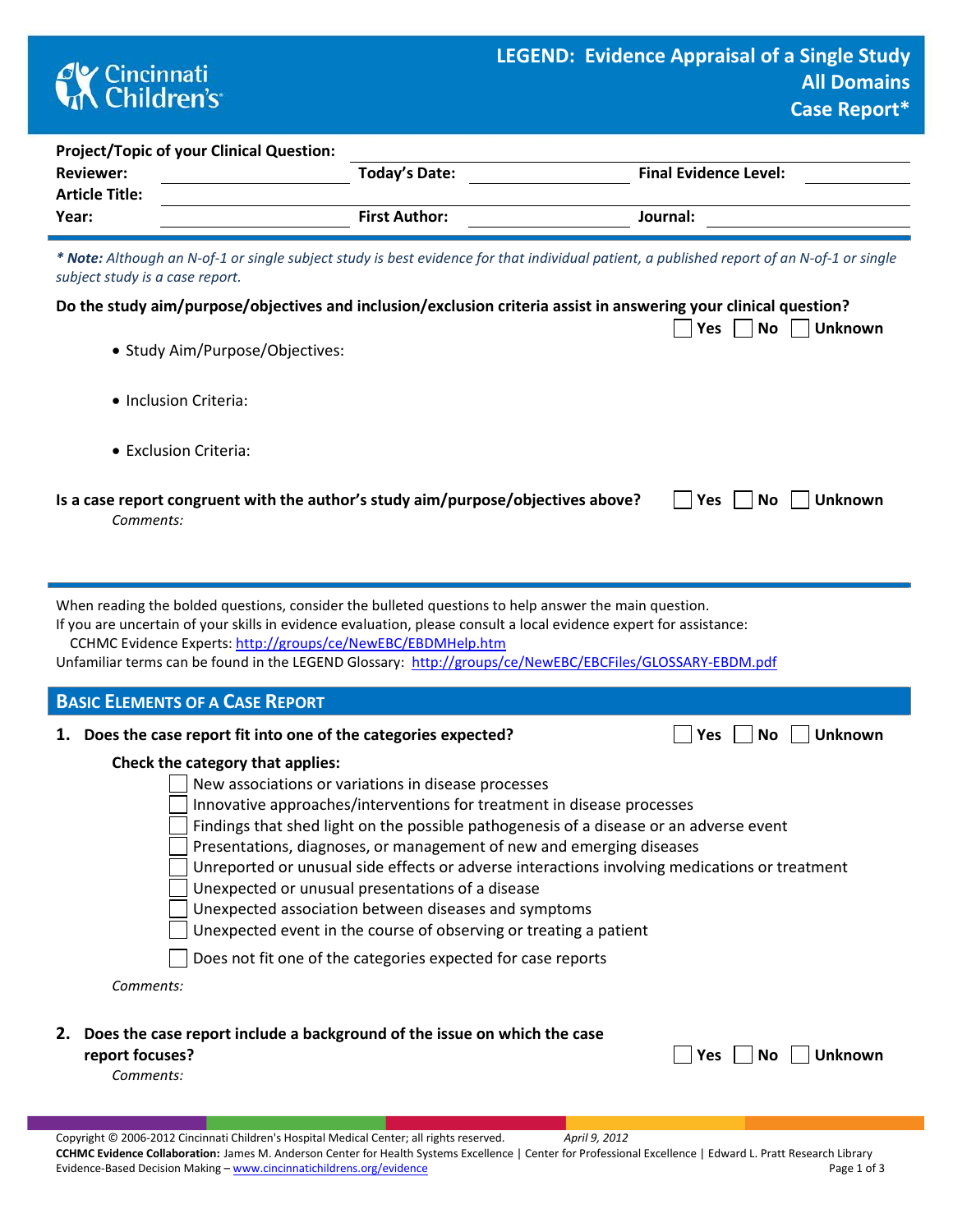| Cincinnati<br>Children's                                                                                                                                                                                                                                                                                                                                                                                                                           | <b>LEGEND: Evidence Appraisal of a Single Study</b> |                           | <b>All Domains</b><br><b>Case Report*</b> |
|----------------------------------------------------------------------------------------------------------------------------------------------------------------------------------------------------------------------------------------------------------------------------------------------------------------------------------------------------------------------------------------------------------------------------------------------------|-----------------------------------------------------|---------------------------|-------------------------------------------|
| 3. Does the case report include an up-to-date review of the previous cases<br>in the field?<br>Comments:                                                                                                                                                                                                                                                                                                                                           |                                                     | Yes<br><b>No</b>          | <b>Unknown</b>                            |
| 4. Does the case report include details relevant to the case?                                                                                                                                                                                                                                                                                                                                                                                      |                                                     | Yes<br><b>No</b>          | <b>Unknown</b>                            |
| Check the details that apply for each patient or for all patients (if $>1$ patient reported):<br>A description of the patient's demographic information<br>Any relevant medical history of the patient or their family<br>The patient's signs and symptoms<br>Any tests that were carried out<br>A description of pertinent details (e.g., disorder, medication, interventions/treatments, adverse events)<br>The outcome of the case<br>Comments: |                                                     |                           |                                           |
| 5. Is the importance of the case explained?<br>• What can be learned from the case report?<br>• How will the case report advance our clinical knowledge?<br>• Other?<br>Comments:                                                                                                                                                                                                                                                                  |                                                     | Yes<br>No.                | <b>Unknown</b>                            |
| 6. Was there freedom from conflict of interest?<br>• Sponsor/Funding Agency or Investigators/Authors<br>Comments:                                                                                                                                                                                                                                                                                                                                  |                                                     | No<br><b>Yes</b>          | <b>Unknown</b>                            |
| <b>APPLICABILITY: CAN I APPLY THIS CASE REPORT INFORMATION?</b>                                                                                                                                                                                                                                                                                                                                                                                    |                                                     |                           |                                           |
| 7. Can the results be applied to my population of interest?<br>• Is the setting of the case(s) applicable to my population of interest?<br>• Do the patient outcomes apply to my population or question of interest?<br>• Was the patient (or were the patients) in this report similar to my population of interest?<br>Comments:                                                                                                                 |                                                     | Yes $\vert$ $\vert$<br>No | Unknown                                   |
| 8. Are my patient's and family's values and preferences satisfied by the knowledge<br>gained from this report (such as outcomes considered)?<br>Comments:                                                                                                                                                                                                                                                                                          |                                                     | Yes<br>No.                | <b>Unknown</b>                            |